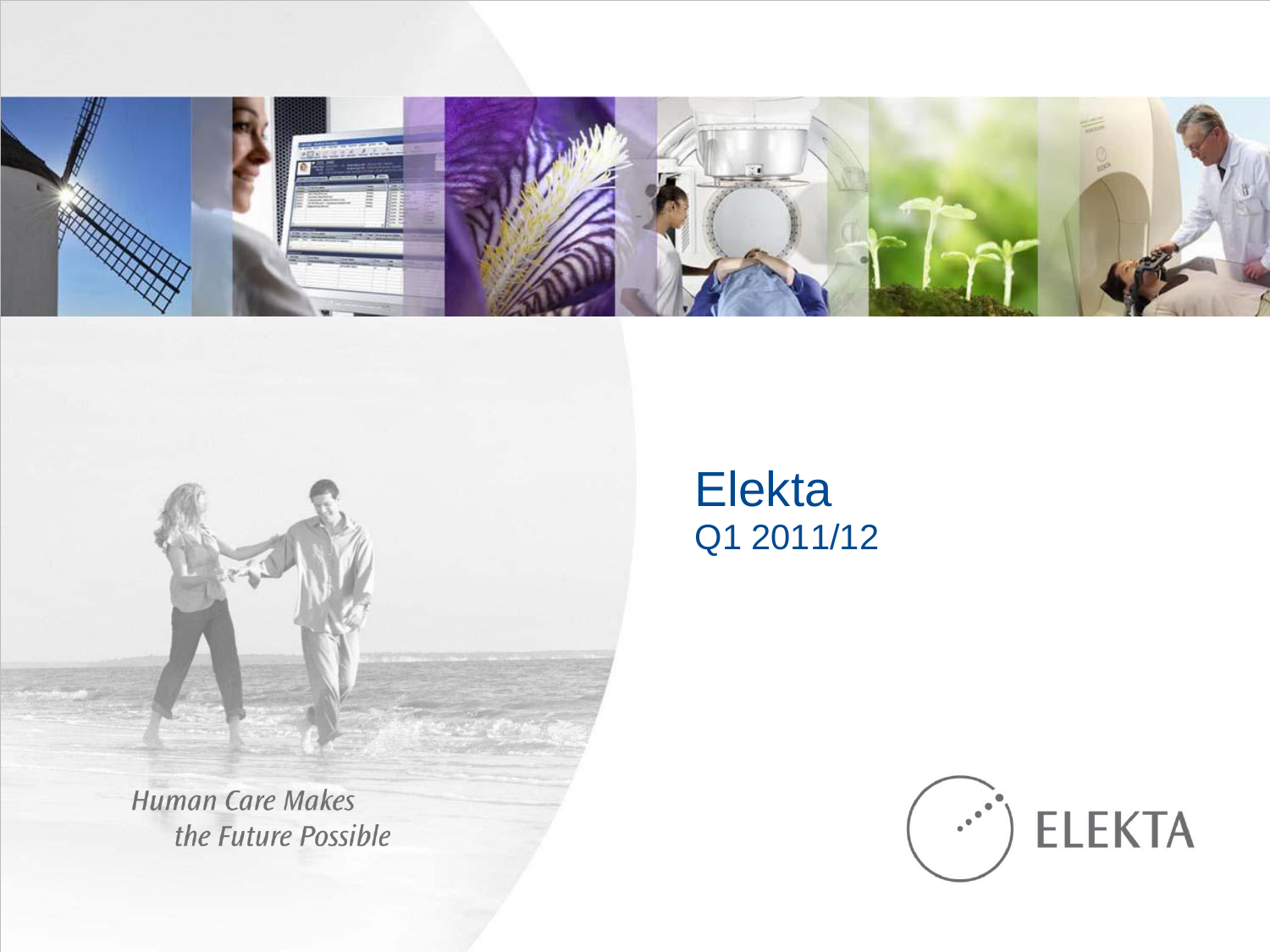## On track and confident of the fiscal year

#### • Q1 in line with our expectations

- Strong Q1 last year
- Confident of the rest of the fiscal year

#### • Growth focus continues

- Good momentum on our markets in North America and many markets in Europe
- Emerging markets is the growth of the future
- Strengthened market positions and broadened offering with the Nucletron acquisition
- Demand in line with expectations
	- Order bookings up 2%\*, tough comparison of 19%\* last year
	- In SEK, order bookings was down 10% to SEK 1,700 M



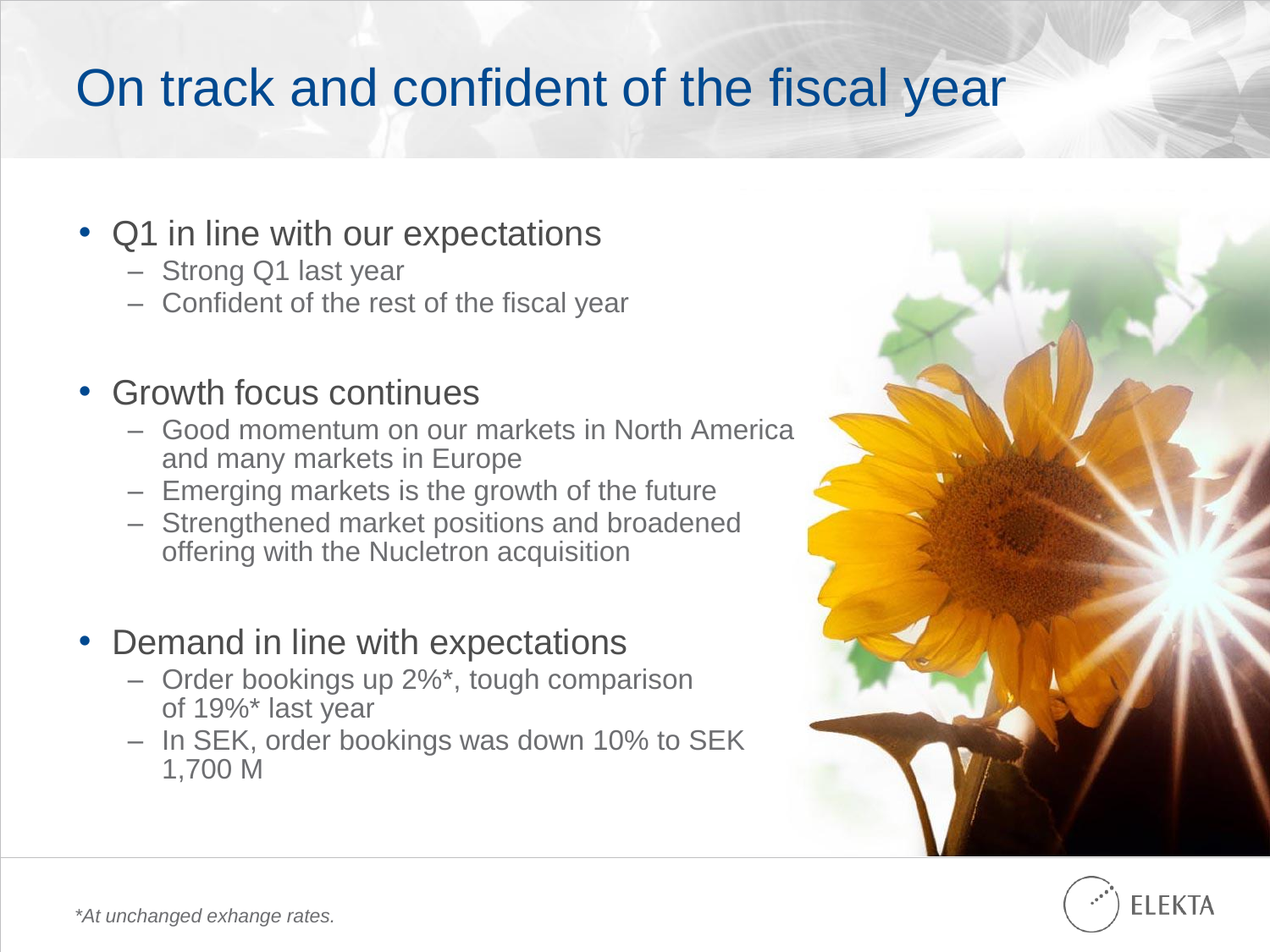## On track and confident of the fiscal year

- Net sales is flat in unchanged exchange rates
	- Net sales down 12% to SEK 1,428 M
- Lower operating profit
	- Operating profit down 40% to SEK 92 M
	- Q1 is the seasonally weakest quarter
	- Significantly higher EBIT expected in the second half of the year
- Confirmation of outlook
	- Backlog on record high, close to SEK 9 billion
	- Good momentum on our markets

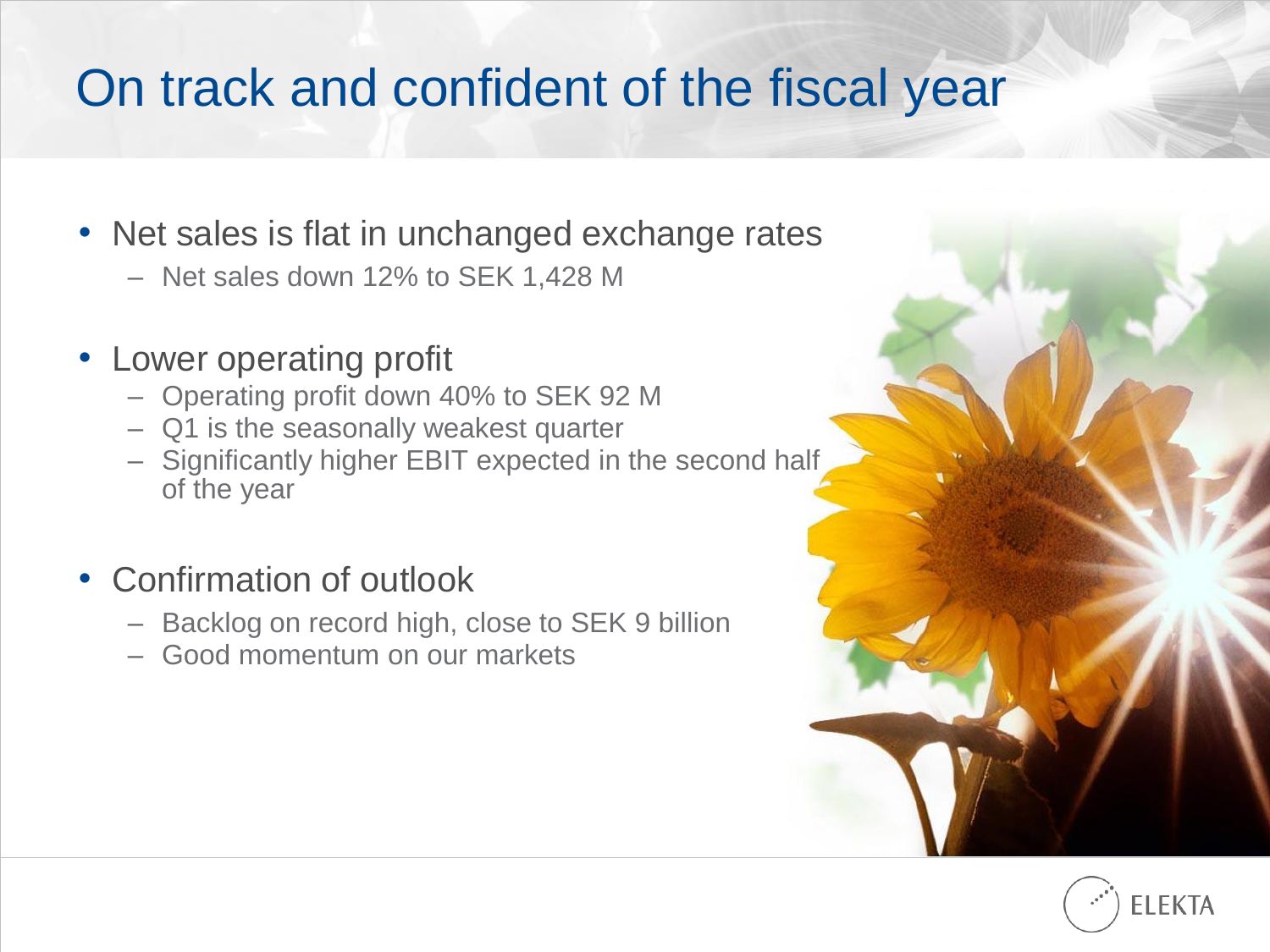### Regional overview North and South America

| <b>SEK M</b>          | Change | May – July<br>2011/12 | $May - July$<br>2010/11 |
|-----------------------|--------|-----------------------|-------------------------|
| <b>Order bookings</b> | $-10%$ | 590                   | 658                     |
| <b>Net sales</b>      | $-19%$ | 575                   | 713                     |



- Order bookings at unchanged exchange rates was up by 9%
- Positive development in the US
- Strong growth and positive momentum in **Mexico**
- Contribution margin was 34% (34)

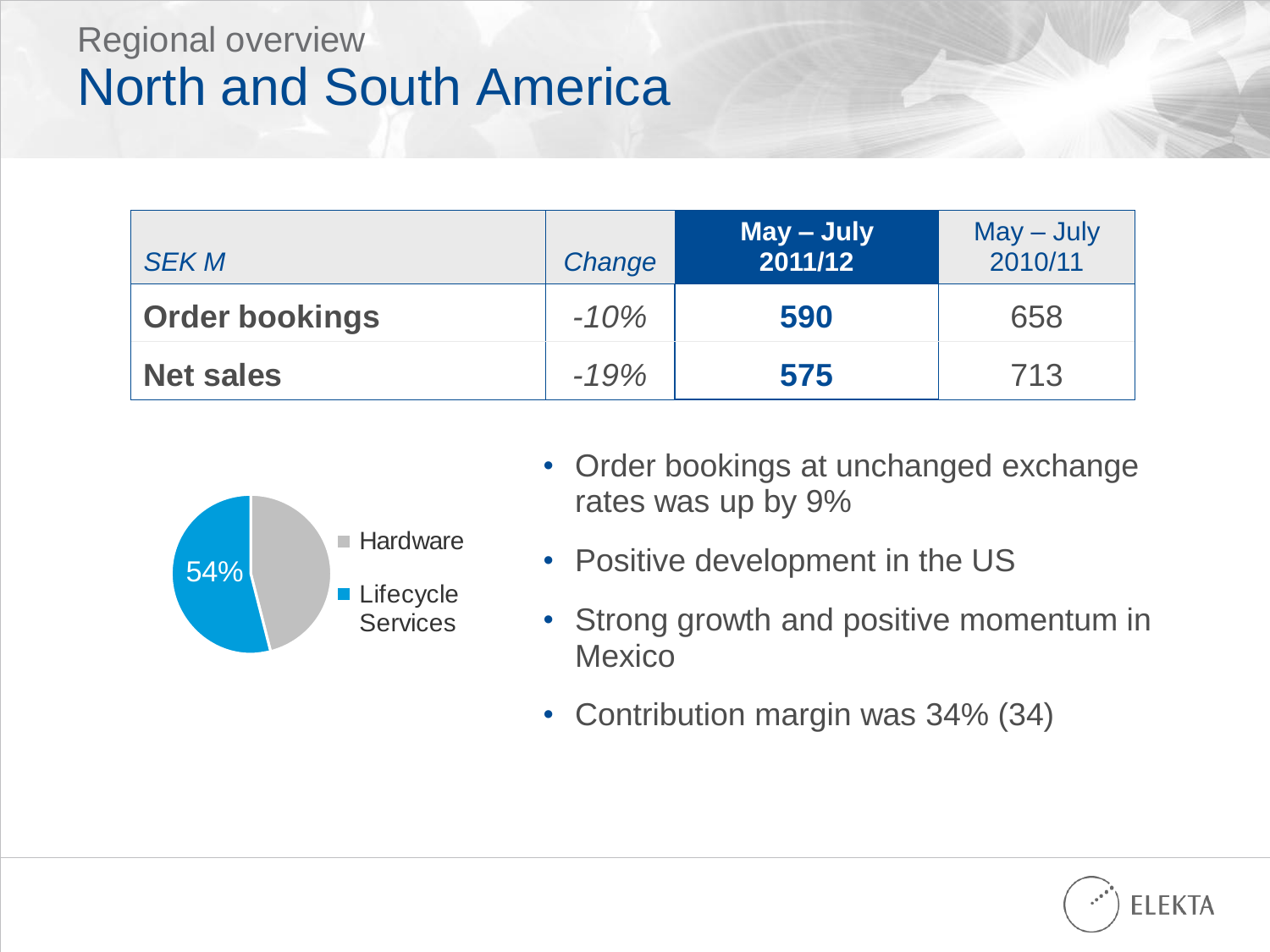### Regional overview Europe, Middle East and Africa

| <b>SEK M</b>          | Change | May - July<br>2011/12 | $May - July$<br>2010/11 |
|-----------------------|--------|-----------------------|-------------------------|
| <b>Order bookings</b> | $-29%$ | 553                   | 777                     |
| <b>Net sales</b>      | $-10%$ | 492                   | 549                     |



- Very strong Q1 last year with major orders in Russia to compare with
- Order bookings at unchanged exchange rates was down 24% (+41% in Q1 last year)
- Highest order bookings in large markets as the Netherlands, Italy, the UK, France and Germany
- Contribution margin: 28% (25)

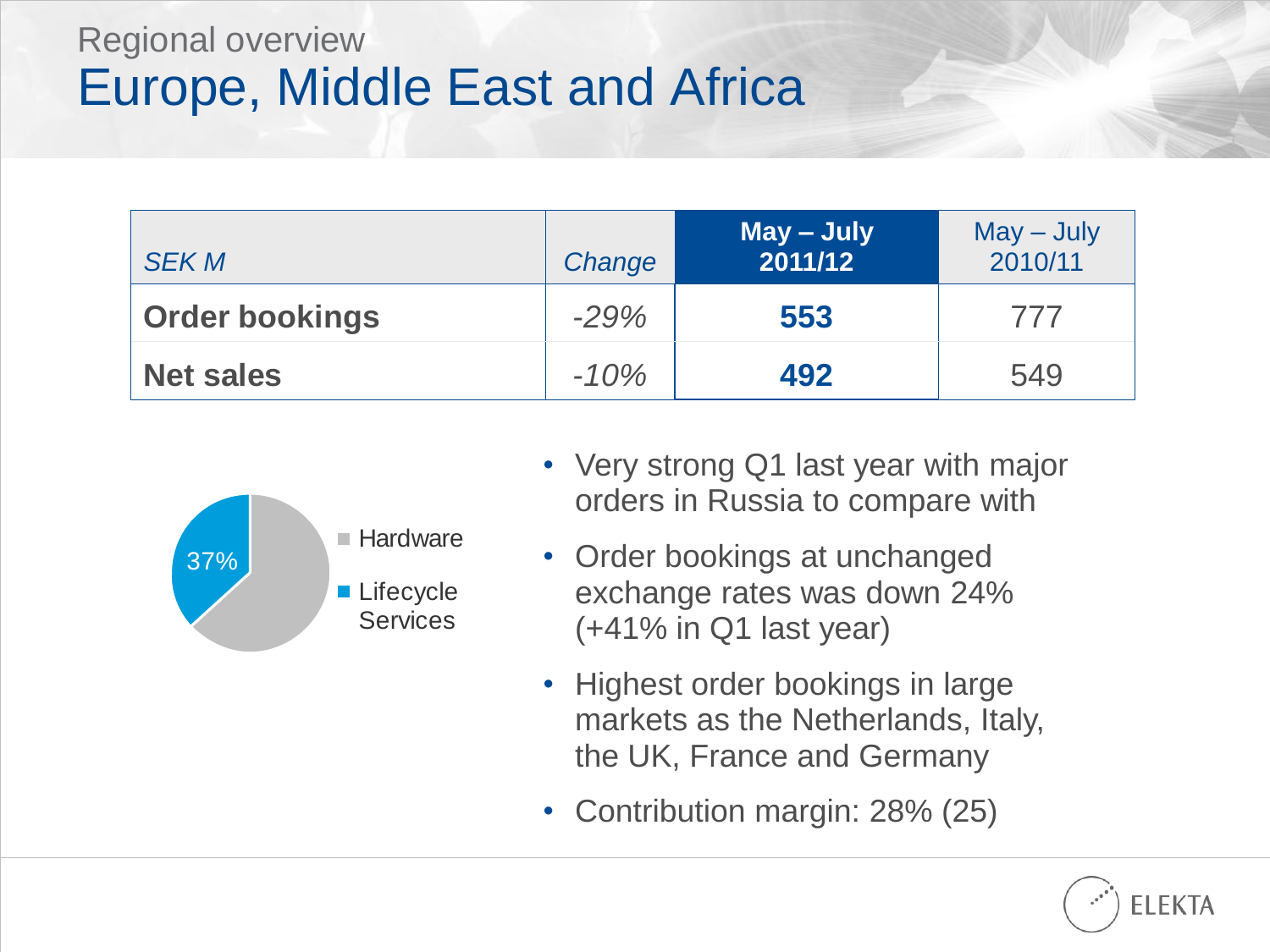### Regional overview Asia Pacific

| <b>SEK M</b>          | Change | May - April<br>2010/11 | May – April<br>2009/10 |
|-----------------------|--------|------------------------|------------------------|
| <b>Order bookings</b> | 23%    | 557                    | 454                    |
| <b>Net sales</b>      | $-1\%$ | 361                    | 365                    |



- Order bookings at unchanged exchange rates was up 38%
- China, Taiwan and Australia showed strongest growth
- Some delays in investments following the earthquake and in Japan
- Contribution margin: 19% (28)

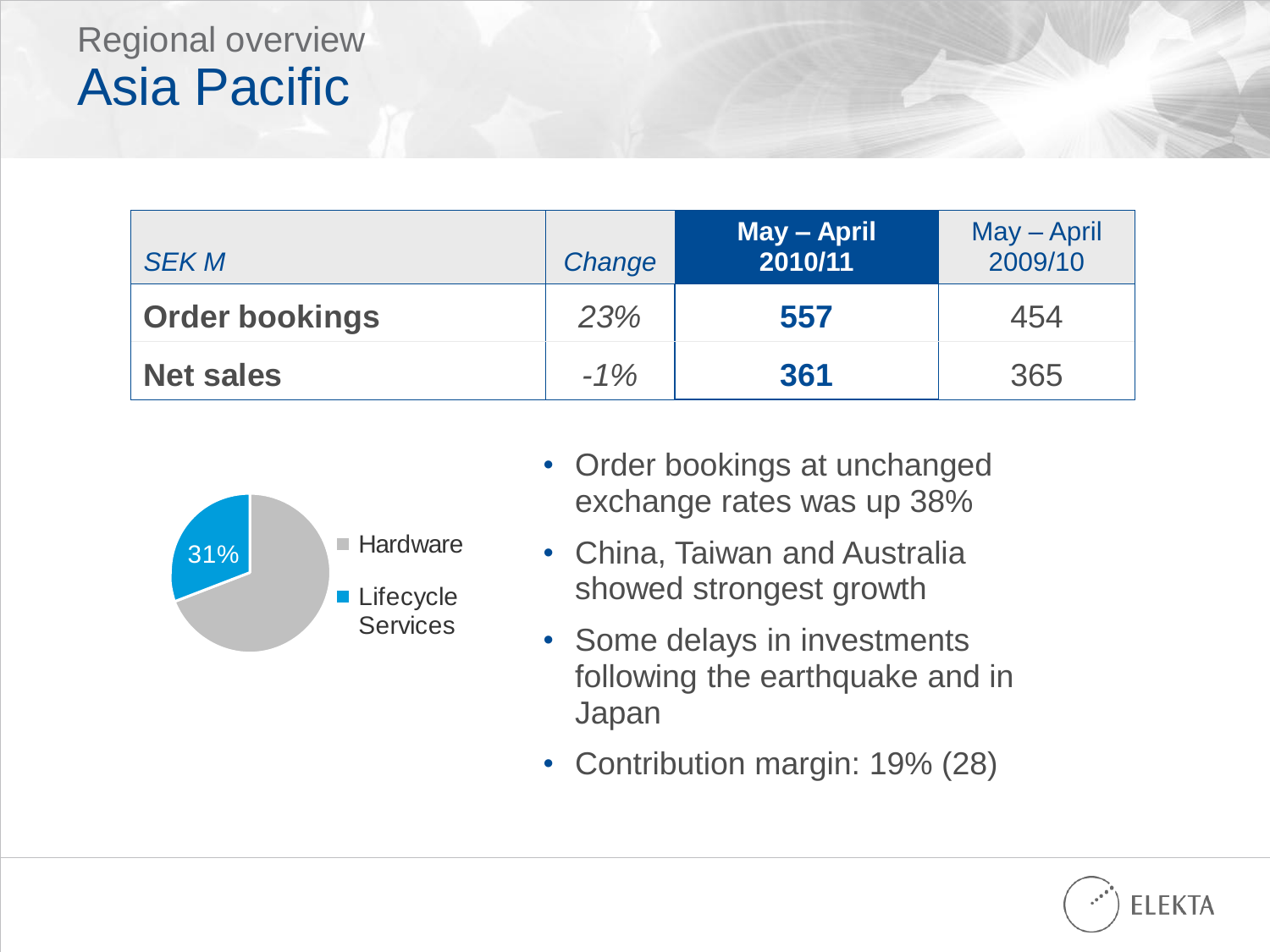## Regional outlook



#### **North and South America**

- Stable demand in North America
- Strong growth prospects in South America

#### **Europe, Middle East and Africa**

- Stable growth in most established markets
- Some uncertainty of government healthcare spending in PIGS
- High demand in emerging markets

#### **Asia Pacific**

• Strong market growth, driven by large un-met need and government initiatives

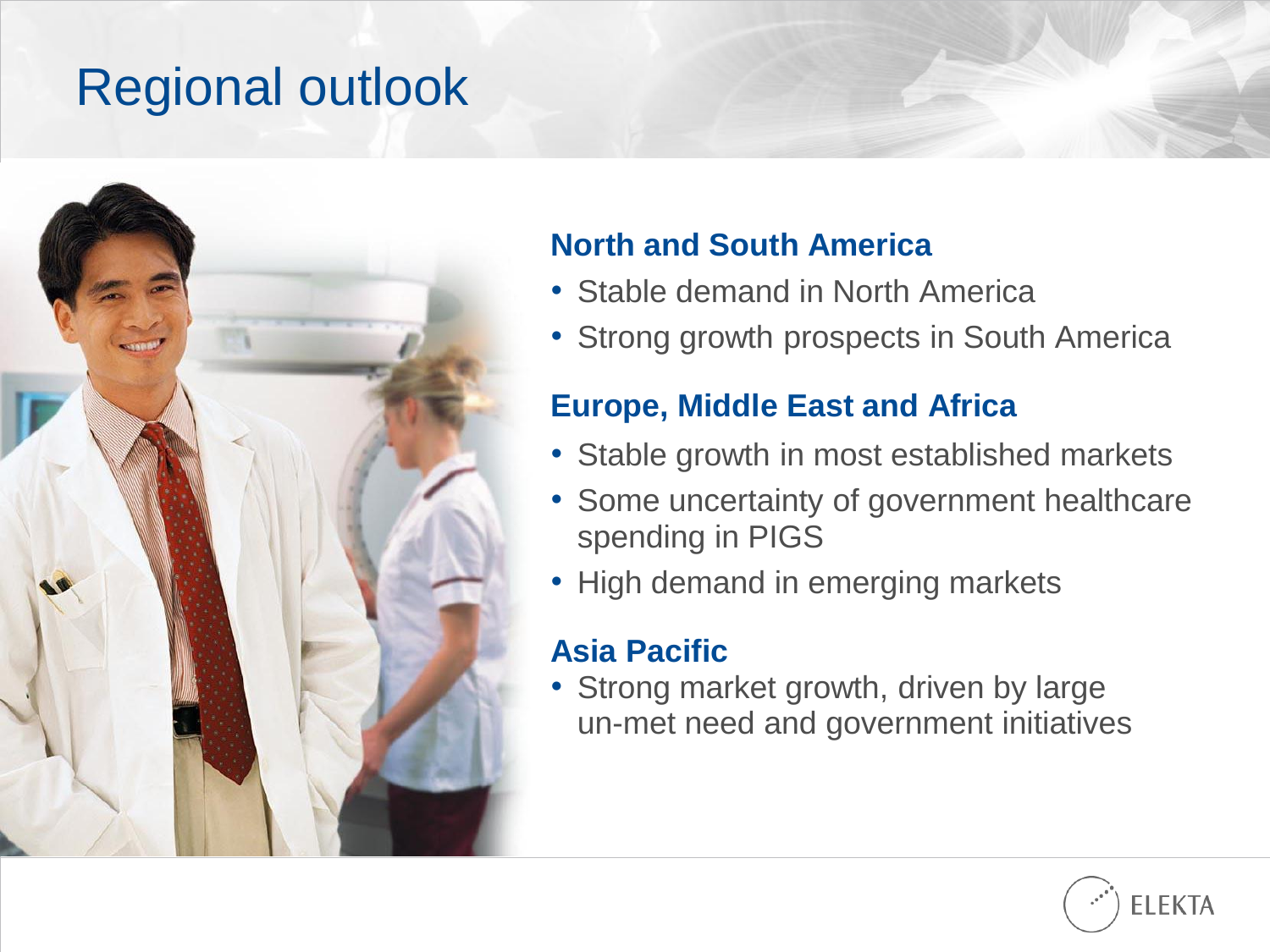# Key figures Q1 2011/12

- Demand in line with expectations
	- Order bookings up 2% in local currency
	- Asia Pacific had the strongest development in terms of order bookings
- Net sales was flat in local currency
	- Net sales down 12% to SEK 1,428 M
- Operating profit affected by flat sales
	- Operating profit is down 40% to SEK 92 M
	- EBIT margin 6%
	- Negatively affected by Nucletron acquisition, SEK 10 M and exchange rate movements, SEK 10 M
	- Q1 is normally the seasonally weakest quarter of the year
- EPS after dilution amounted to SEK 0.50
	- Net financial items of SEK -27 M
	- Tax rate of 29%



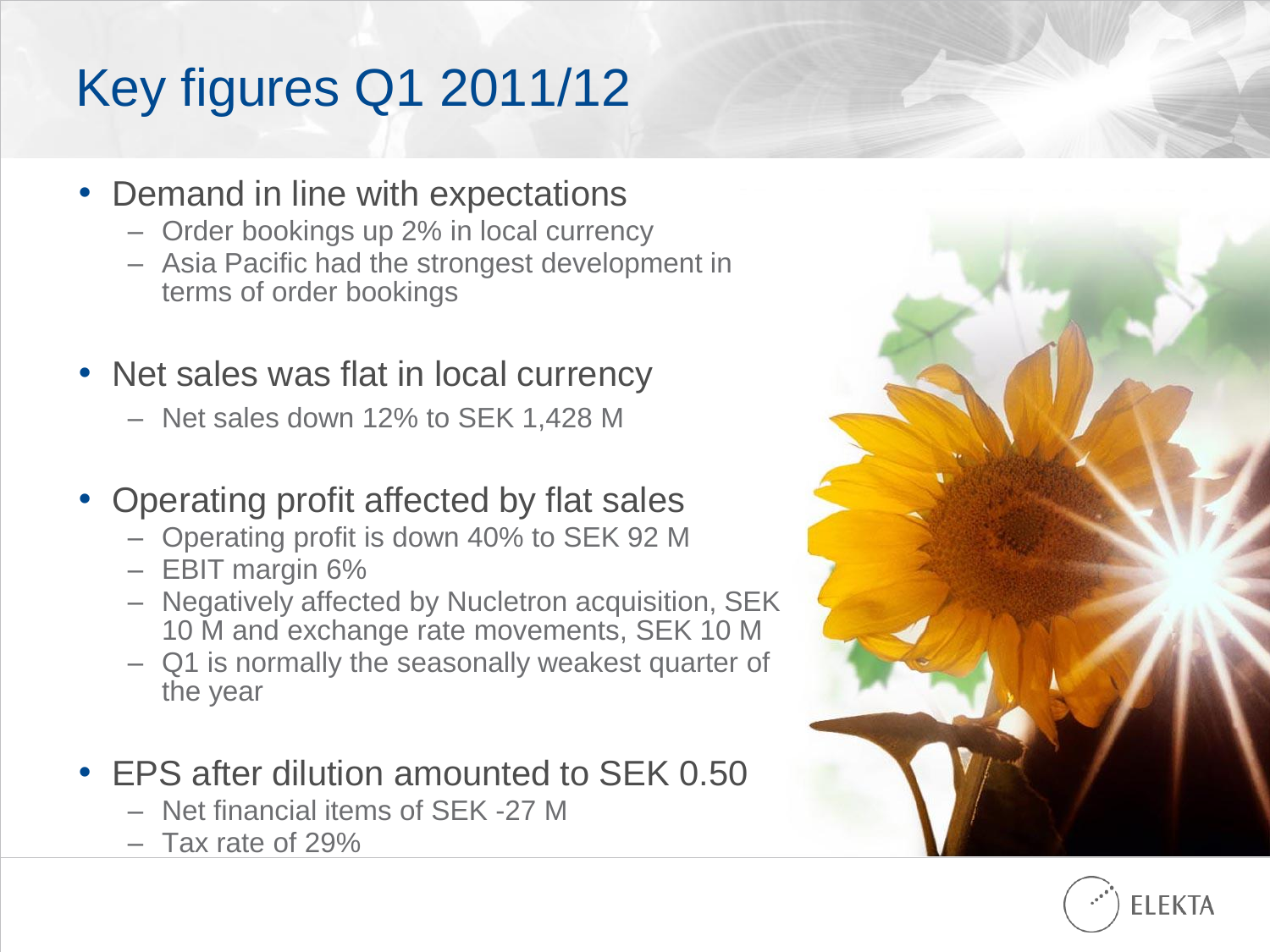## Currency - exposure and sensitivity

- Currencies had a negative impact on operating earnings of SEK 10 million
- Currencies including hedges are expected to have a negative impact of about SEK 125 M on earnings in 2011/12
- Hedging is done for forecasted exposures up to 24 month forward
	- The sensitivity with a 1% shift against all currencies towards the SEK would on a non hedge basis give an annual EBIT effect by ca SEK 21 M



FI FKTA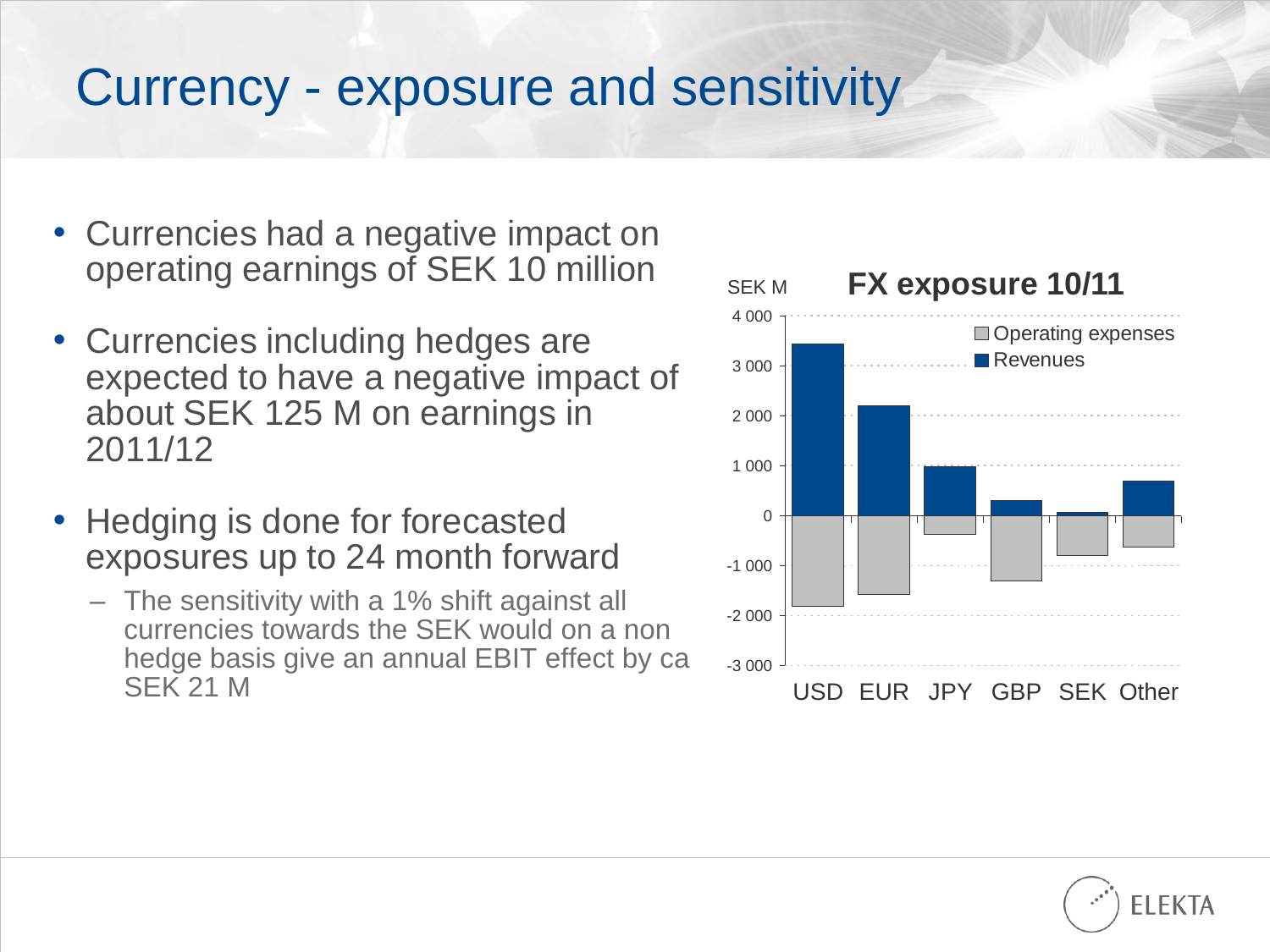# Strong balance sheet

| Equity (SEK M)      | $3,980 + 19\%$ |
|---------------------|----------------|
| <b>ROCE</b>         | $31\% (32\%)$  |
| Net debt/equity     | $-0.15(0.05)$  |
| Equity/assets ratio | 39% (40%)      |

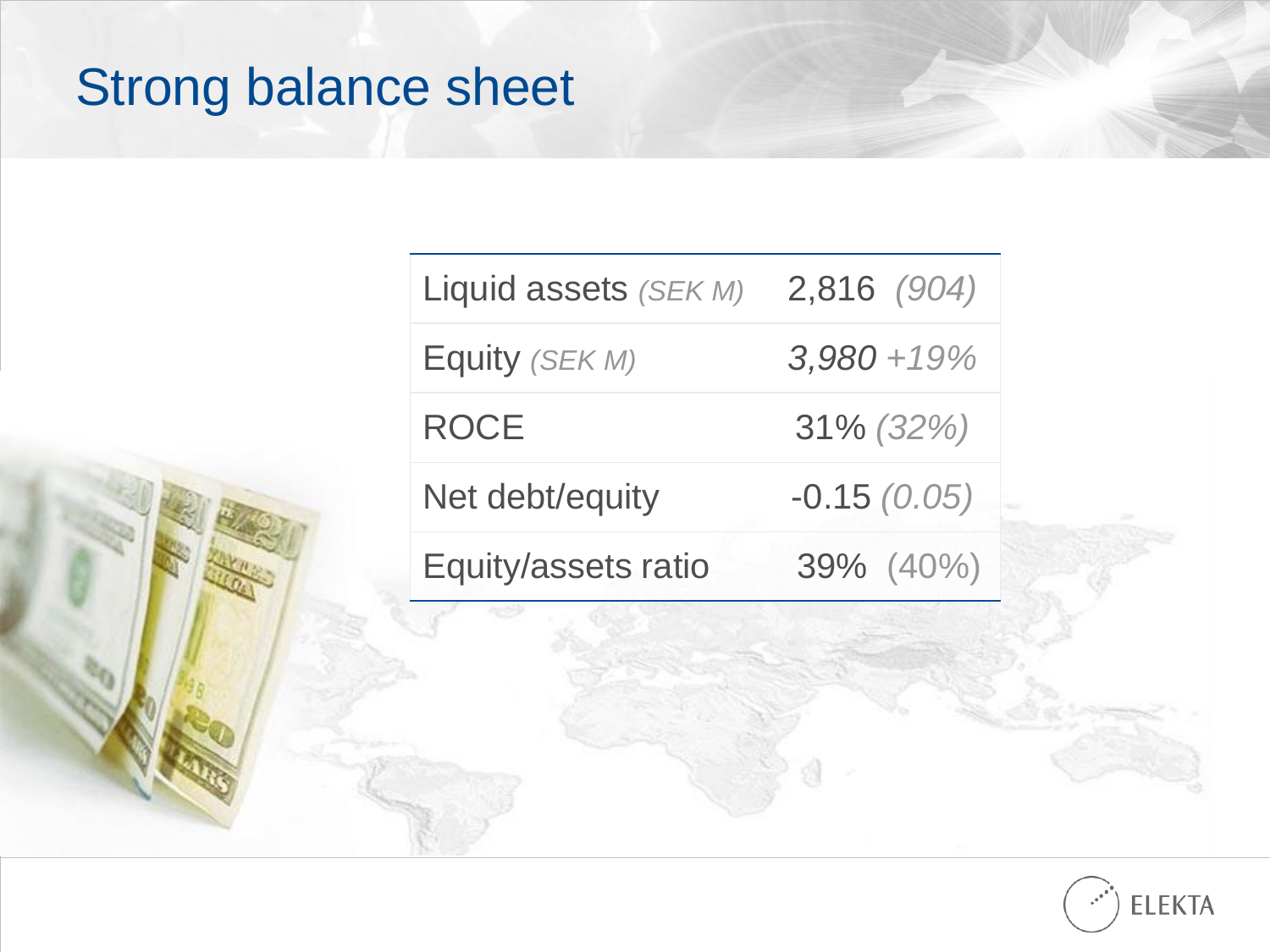## Cash flow

- Operating cash flow amounted to SEK 159 M
- Cash conversion rate at 131%
- Cash flow and working capital in fiscal year 11/12 expected to follow the historical seasonal pattern

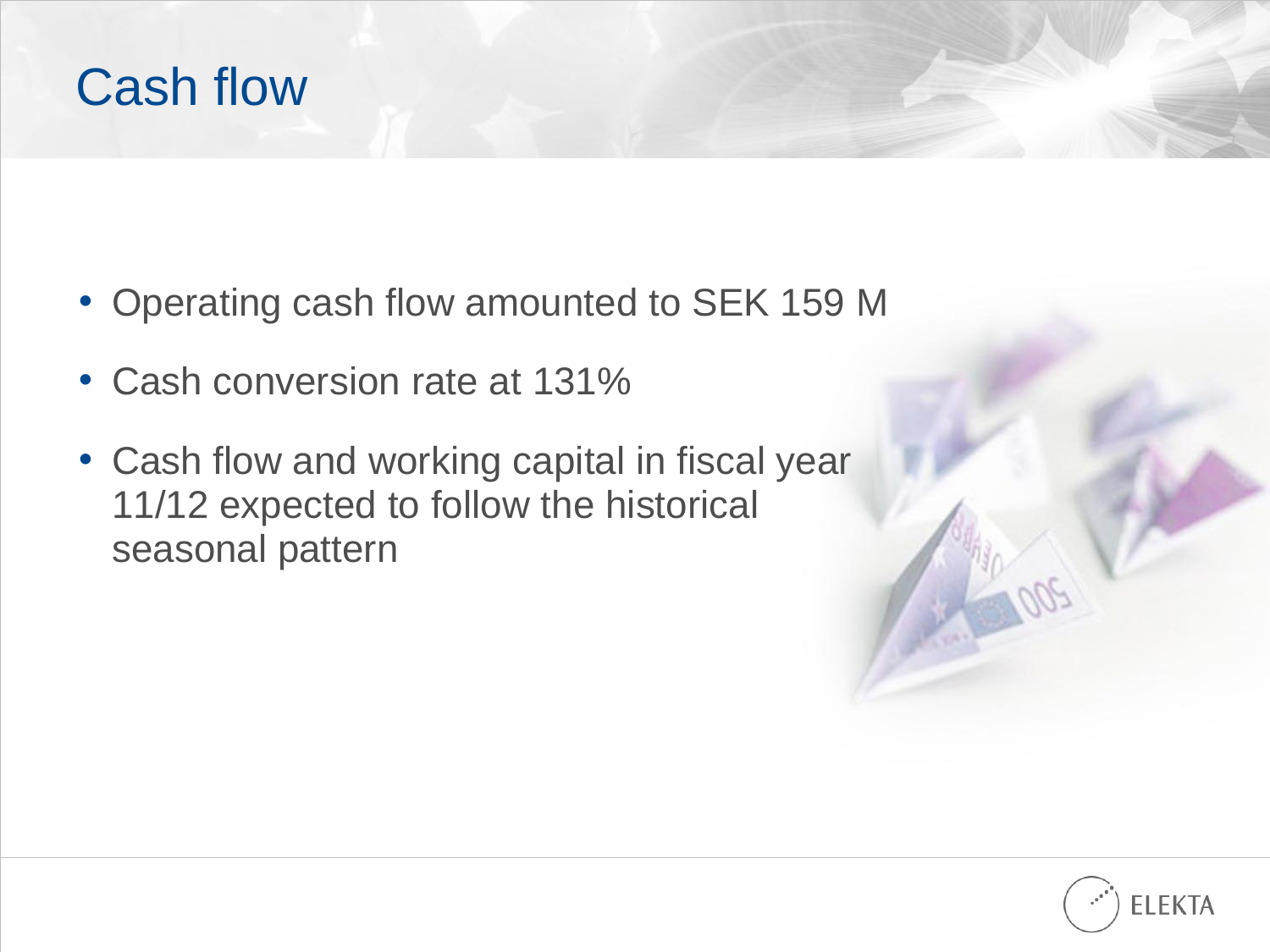# Record high order backlog

#### **SEKM** 9000 8000 7000 6000 5000 4000 3000 2000 1000  $\circ$ 06/07 07/08 08/09 09/10 10/11 11/12

- Backlog increased to SEK 8,843 M
- Continued good visibility of sales and earnings
- Healthy backlog development for Leksell Gamma Knife® and Linacs

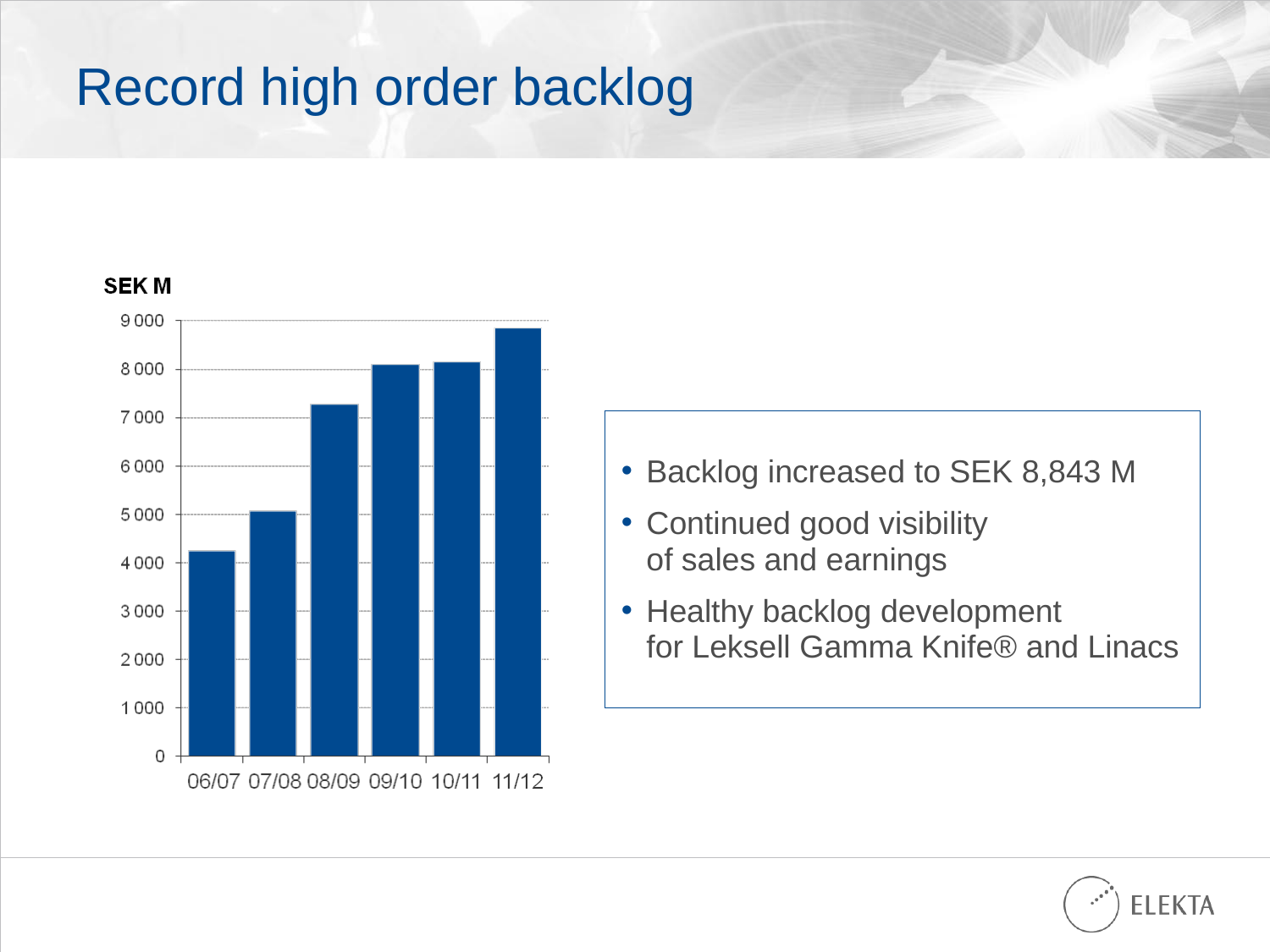# Confirming guidance for fiscal year 2011/12

- Net sales is expected to grow by more than 10% in local currency
- Operating profit in SEK is expected to grow by more than 10%
	- Currency effect expected to be negative on results FY 2011/12 by SEK 125 M
	- Operating profit in FY 2011/12 is expected to be significantly higher in the second half of the year